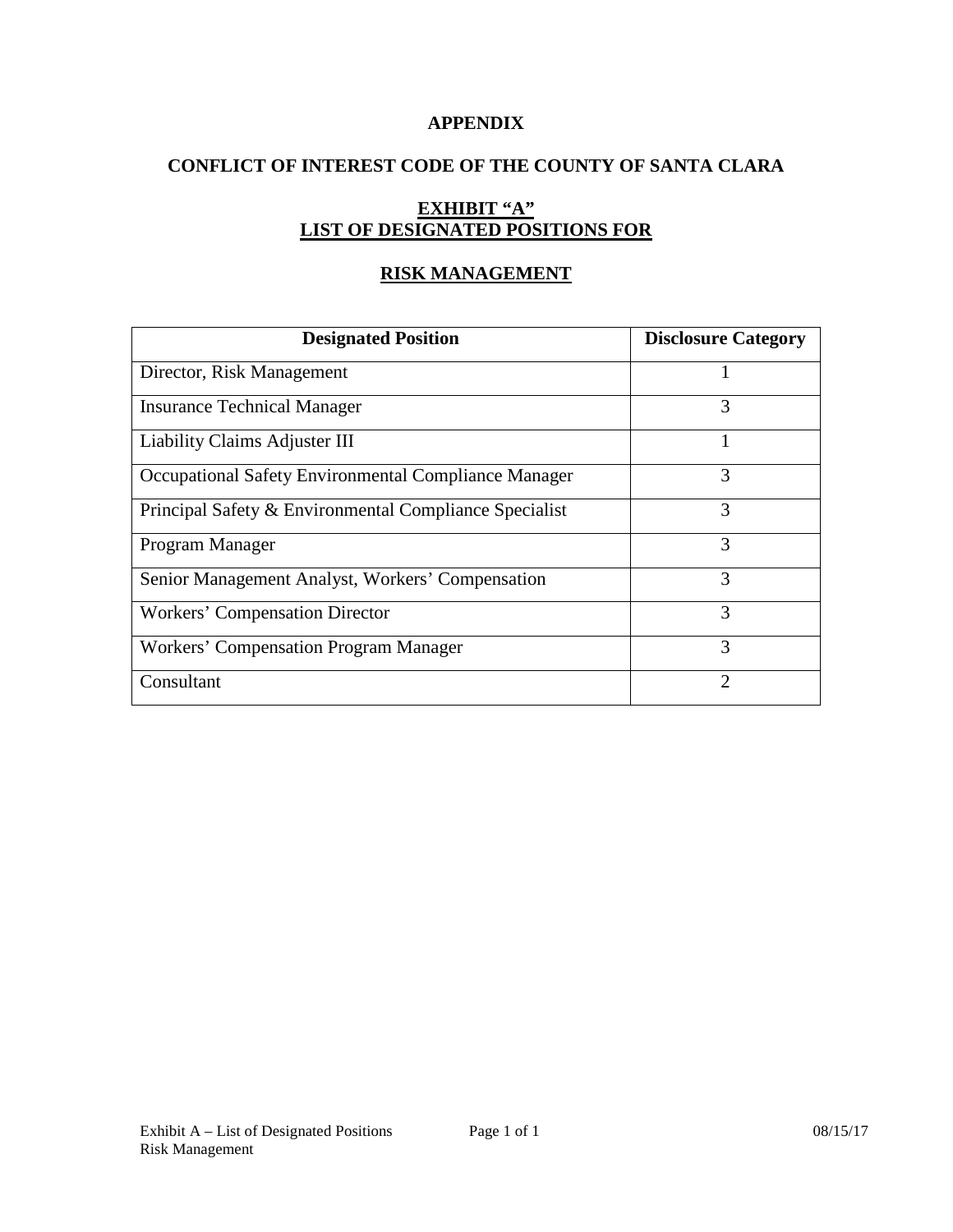### **CONFLICT OF INTEREST CODE OF THE COUNTY OF SANTA CLARA**

#### **EXHIBIT "B" DISCLOSURE CATEGORIES FOR**

## **RISK MANAGEMENT**

Pursuant to the County of Santa Clara's Conflict of Interest Code, Disclosure Categories 1 and 2 shall read as follows for all Code Agencies.

**Disclosure Category 1:** Persons in this category shall disclose:

(1) all investments in, business positions in, and income (including gifts, loans and travel payments) from:

(a) all sources that provide, plan to provide, or have provided in the last two years, facilities, goods, software, hardware, or related technology, equipment, vehicles, machinery or services, including training or consulting services, to the County;

(b) all sources that are subject to the regulatory, monitoring, investigatory, enforcement, valuation, certification, permit or licensing authority of, or have an application for a license, permit or certificate pending before, the County;

(c) all sources that receive, are planning to apply to receive, or have received in the last two years, grants or other monies from or through the County; and sources that receive referrals to provide assessments and/or treatments that are required or recommended by the County; and

(2) all interests in real property in the County of Santa Clara located entirely or partly within the County, or within two miles of County boundaries, or of any land owned or used by the County.

**Disclosure Category 2**: Each Consultant shall disclose: (1) all investments in, business positions in, and income (including gifts, loans and travel payments) from: (a) all sources that provide, plan to provide, or have provided in the last two years, facilities, goods, software, hardware, or related technology, equipment, vehicles, machinery or services, including training or consulting services, to the County; (b) all sources that are subject to the regulatory, monitoring, investigatory, enforcement, valuation, certification, permit or licensing authority of, or have an application for a license, permit or certificate pending before, the County; (c) all sources that receive, are planning to apply to receive, or have received in the last two years, grants or other monies from or through the County; and sources that receive referrals to provide assessments and/or treatments that are required or recommended by the County; and (2) all interests in real property in the County of Santa